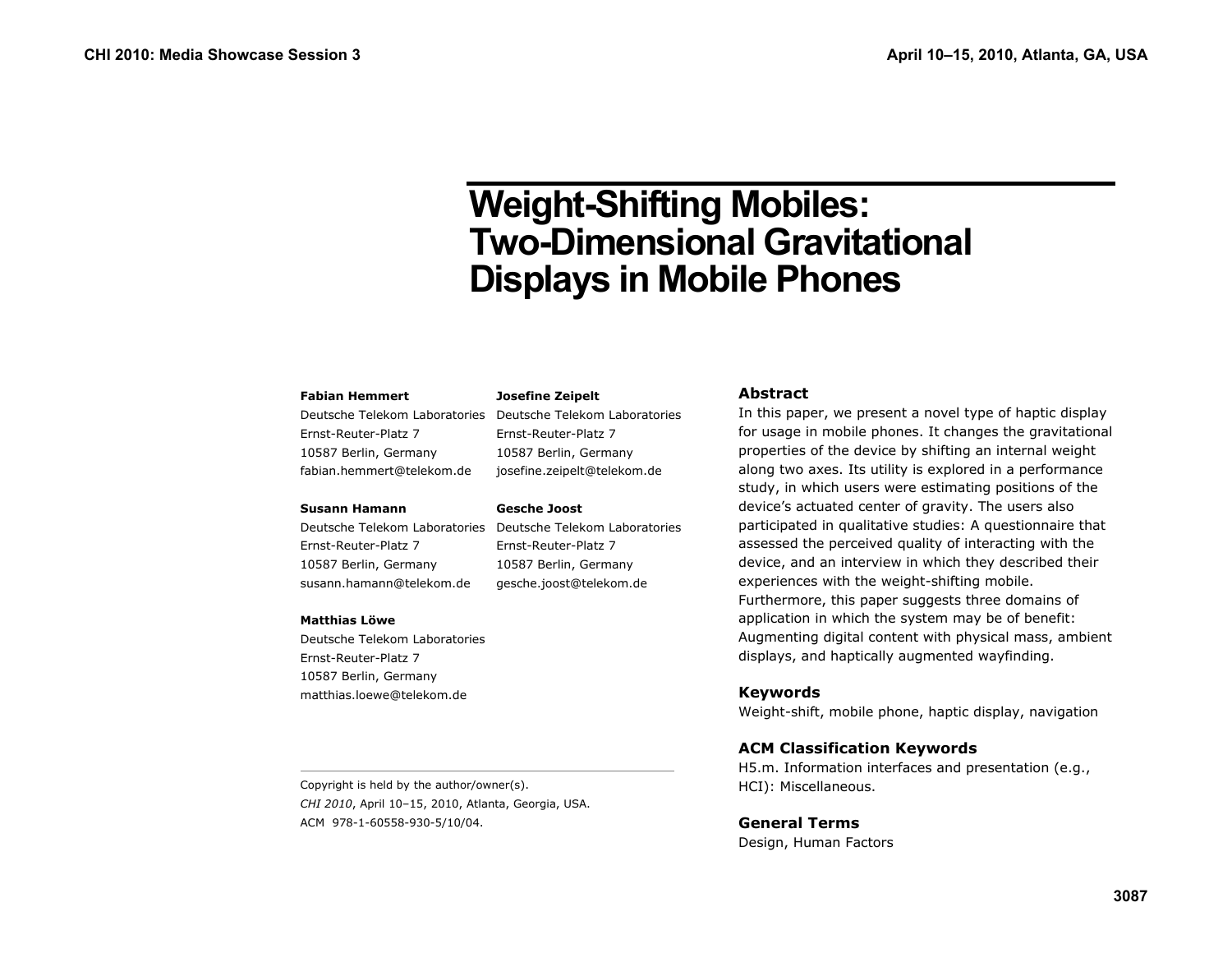

Fig. 1: Two-dimensional weight actuation.



Fig. 2: Prototype. Weightaugmented box, containing an iron weight mounted to two motor faders.

# **Introduction**

Recently, Dourish proposed 'Embodied Interaction' [6] as a new paradigm of Human-Computer Interaction (HCI). He argues, following earlier argumentations by Ishii [10] and Winograd [16], that HCI is increasingly physical and social, and therefore based on everyday knowledge. Following these theories, it can be hypothesized that designing the ways in which we interact with computers, based on things that humans are able to do inherently well, may prove to be fruitful ground for future HCI studies.

With regard to mobile HCI, it appears worthwhile to investigate the capacities of the human hand that the design of mobile interactions could rely on.

# **Background**

This section presents work that appears relevant to this field of research: Works that investigate the physical representation of digital content. It is structured into three subsections: Force-feedback displays, vibrotactile actuation, and mass-based displays.

#### *Force-Feedback Displays*

Force-based displays offer rich sensomotory feedback across a broad range of interactions. Research in this field has yielded results allowing 3D feedback on the basis of motorized arms [12], frame-mounted wires [11] and airflow [1]. These systems, while being flexible in their output, are usually not mobile.

#### *Vibrotactile Actuation*

In mobile applications, the vibration motor is widely used for tactile actuation. It can be found across many current mobile phones, and its utility has been the subject of various research projects. In such activities,

it has been used to display contents inside of a device [15], provide directional information [13], as tactile feedback in touch-screen applications [4], for the display of metadata [3] and as a means of communication [5]. All of these profit from their feasibility: Mobile phones are commonly equipped with the necessary actuator, a vibration motor. However, it may be criticized that vibration is an unnatural tactile event, and may also be perceived as disturbing.

#### *Mass-Based Displays*

Mass actuation is a novel and less extensively researched field of haptic displays. Works in this area have investigated inertia-based directional displays [2] and lever simulations [14] in Virtual Reality environments. These systems are promising in terms of their mobility, but lack expressivity: Often, such systems are limited to a single dimension of display that is, at its best, rotationally alterable.

Recently, we proposed Weight-Shifting Mobiles [8], a mass-shift based system for haptic actuation in mobile phones. The general idea seemed applicable for a variety of applications, however, being onedimensional, this system was limited in its expressivity. The project reported in this paper seeks to investigate the utility of a two-dimensional variant of such a device (Fig. 1). Employing individually controllable X and Y axes appears worthwhile: It might allow for augmenting the entire body of a device with actuated mass, the simultaneous display of two data points, and also for the directional indication of entities outside of the device. While these may seem to be plausible reasons, their verification in practice has not taken place yet. This is the research gap that this paper attempts to close.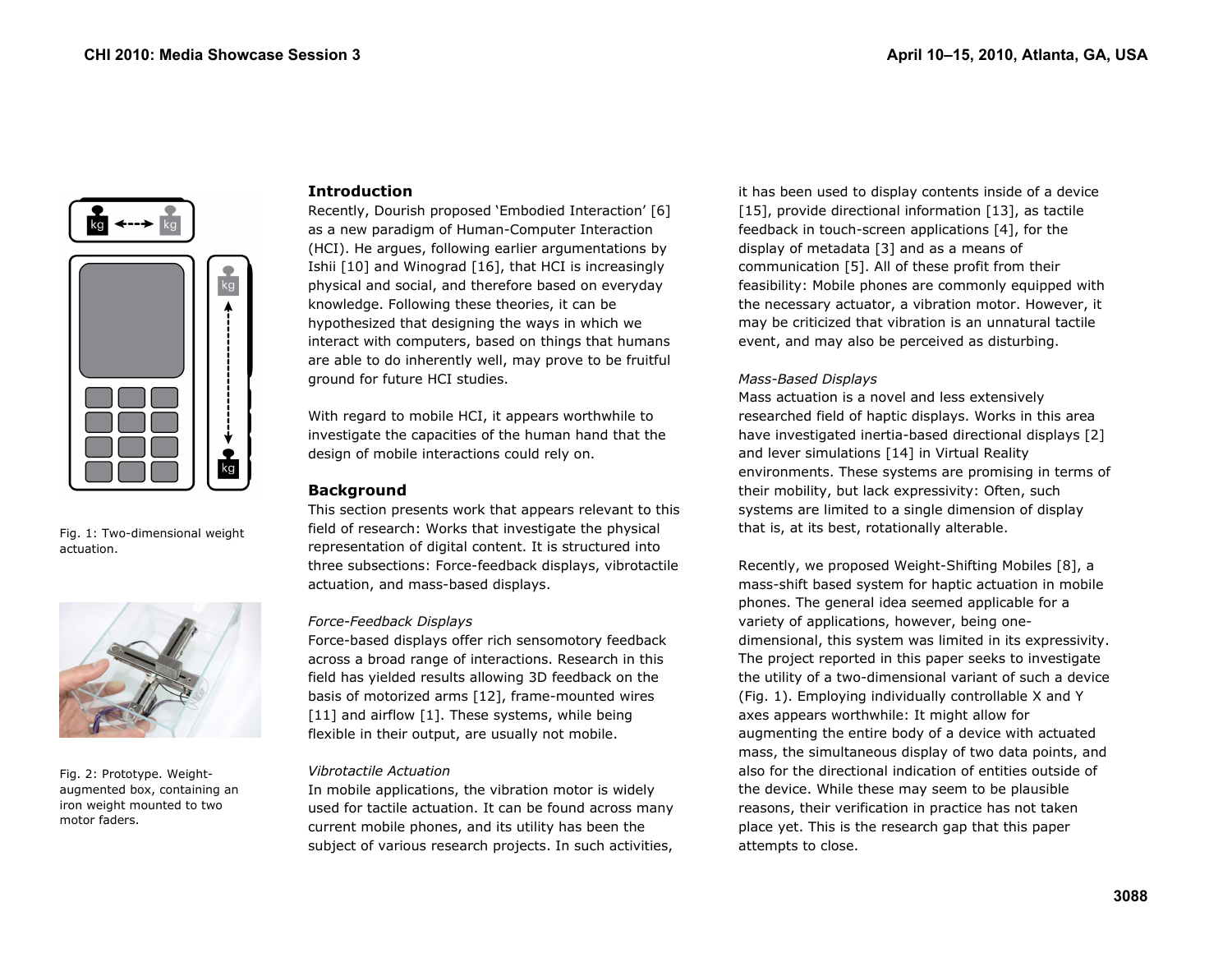

Fig. 3: Augmentation of digital content with mass.



Fig. 4: Simultaneous, ambient display of two data points (playhead position, playlist progress).



Fig. 5: Haptic compass. Display of directional and distantial information.

#### **Prototype**

To explore possible interactions, this project involves a physical prototype of the proposed actuation system. It consists of a weight-augmented box that employs two orthogonally mounted motor faders with a plumbum weight affixed on top (Fig. 2).

The prototype measures 150x60x115mm and weighs 215g, 72g of which accounting for the plumbum weight, and 45g for the small fader that was moved along the Y axis. In consequence, the weight moving along the Y axis sums up to 117g.

#### **Applications**

We propose three types of applications for weight-shift augmented mobile devices: GUI augmentation, ambient display, and haptic pointing.

#### *GUI Augmentation*

In GUI augmentation applications, the contents of the device's screen are physically augmented with mass. This appears to be a worthwhile endeavour, as physical mass is already – virtually – simulated in modern GUIs, often in the form of inertia simulation (e.g. in list scrolling UI elements) (Fig. 3).

#### *Ambient Display*

Another type of application that may be of utitlity in the context of two-dimensional weight-shift may be ambient display. We hypothesize that the subtlety of a weight-shifting device (as compared to a vibrating device, for instance) may be supportive for such applications that do not require users' direct attention (Fig. 4).

#### *Haptic Pointing*

Besides applications that represent data inside the device, or metadata that is independent of the device's screen contents, two-dimensional weight shift may be utilized as to point towards things that are outside of the device (Fig. 5).

# **Users and Task**

12 users (6f, 6m, Ø 28.0 yrs.) participated in a user study that assessed how precise and how quickly users were able to determine the position of the weight in the device. After a visually supported training phase, they were, while wearing headphones, handed the device behind a curtain, estimated the position of the weight, and indicated it through a mouse click on a laptop computer. All users performed the click with their nonpreferred hand, while holding the device in their preferred hand. Users were not in contact with it while the weight was moved, as only the absolute position was of interest in this primary study.

Besides this quantitative part, users took part in a questionnaire that assessed the perceived quality of interactions involving weight-shift. The questionnaire assessed the pragmatic and hedonic quality of the prototype [7], and its results were compared to those from a similar study, conducted in the *Shape-Changing Mobiles* project [9]. After taking part in the performance test and the questionnaire, users were interviewed, as to which novel applications they would imagine for such a system.

# **Results**

Users were able to determine the position of the weight inside the device with an average error of 28.9mm (SD  $= 22.1$ mm) on the device's X axis, and with an average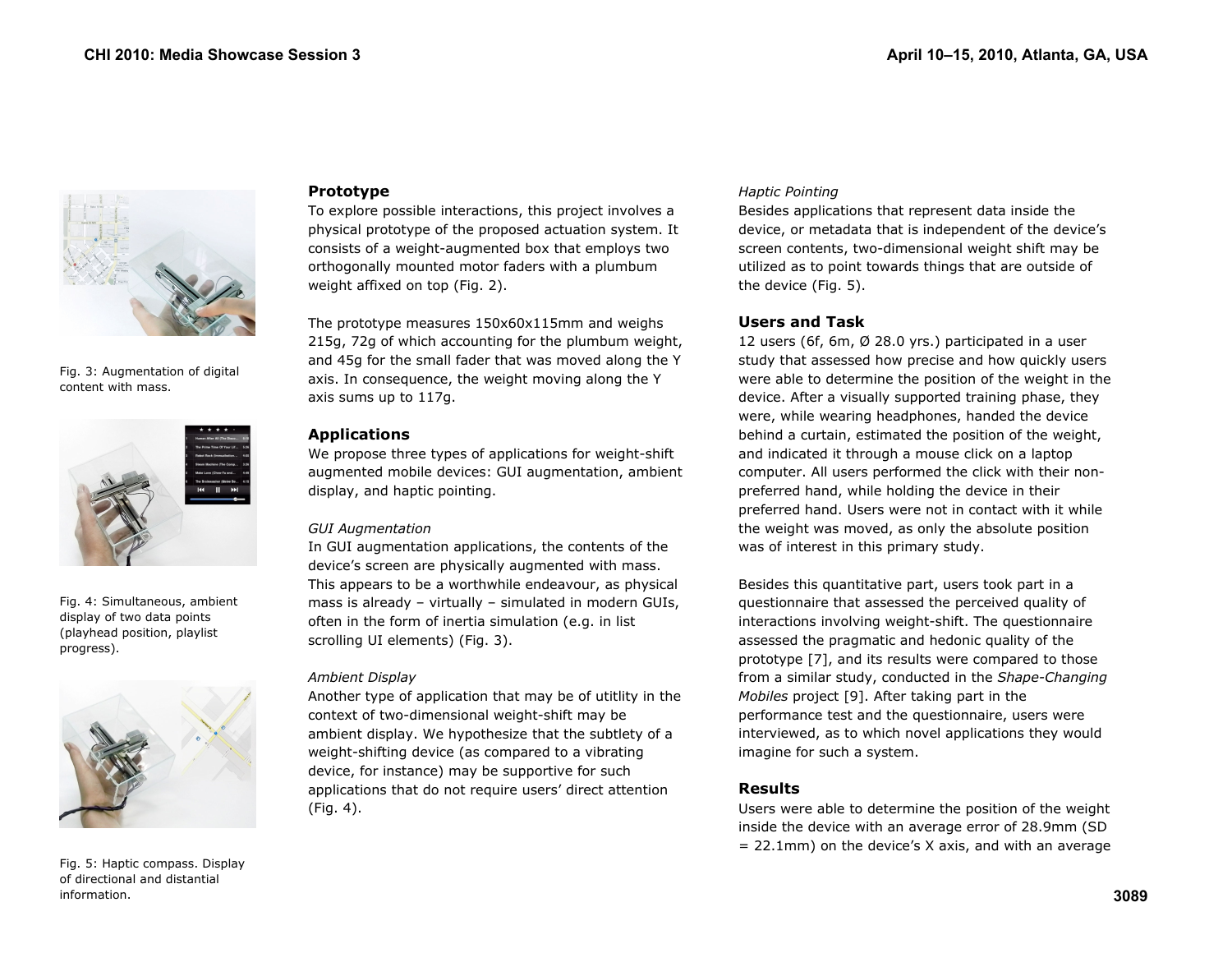

Fig. 6: Mean error and standard deviation on X and Y axis.

error of 21.0mm (SD =  $19.2$ mm) on the device's Y axis. The average time they required for this task was 6.31s ( $SD = 5.17s$ ).

We found a difference between the mean error in estimating the weight's position on the device's X axis  $(M_x = 28.9$ mm, SD = 5.32mm) and the mean error in estimating the weight's position on the device's Y axis  $(M<sub>Y</sub> = 21.0$ mm, SD = 0.67mm) (Fig. 6).

As for the 'Hedonic Quality: Stimulation' scale, no significant differences were found  $(T_{11} = 0.491, p =$ .633). In terms of the 'Pragmatic Quality' scale, users preferred ( $T_{11}$  = 2.548, p = .027) the shape-changing mobile ( $M = 4.10$ ,  $SD = 0.71$ ) over its weight-shifting counterpart ( $M = 3.52$ ,  $SD = 0.57$ ).

Users noted that they found the interaction 'calm', 'subtle' and 'clear'. Users criticized that the prototype was too large to be held comfortably in their hands, and was too heavy, as well. As they reported, it would be a good addition to explore 'movement patterns'. Users generally appreciated the functionality, especially with regard to the system's 'ambient display style'.

#### **Discussion**

The accuracy at which users could determine the position of the weight inside the device appears sufficient to utilize weight-shift as a mobile information display. Feeling the weight moving in the device (and therefore being provided the previous position as a reference point) could increase the accuracy. In our study, the device was placed on the table while the weight was moved.

The circumstance that users were more accurate in estimating the weight's position on the device's Y axis could be due to the greater weight (resulting from the X-axis fader) moving along this axis. Also, the greater length of this axis may have led to more distinguishable positions (e.g. off the hand, resulting in a greater lever).

When comparing the questionnaire results of the presented system to its shape-changing counterpart, it seems that both appear equally new to users (hence their similarity on the 'Hedonic Quality: Stimulation' scale). In terms of the pragmatic scale, users preferred the other system, which may, however, result from the oversized dimensions of the prototype they were given for the weight-shifting mobile.

Still, it appears that weight-shift, as proposed, is generally suitable for mobile information display: Users could perceive the displayed data – the position of the weight inside the device – at a rate that allows for certain applications. Due to the perceptive accuracy our study indicated, applications should be designed in a way for which low-resolution output is sufficient.

#### **Conclusion and Outlook**

Weight-shift is a type of haptic display that may not be found in market-ready devices in the immediate future. But as technology gets smaller and lighter, such types of display may be of growing interest. Picking up specific abilities of the human hand may, in the end, provide a suitable ground for the design of interactions that are particularly tailor-made for their users: Human beings.